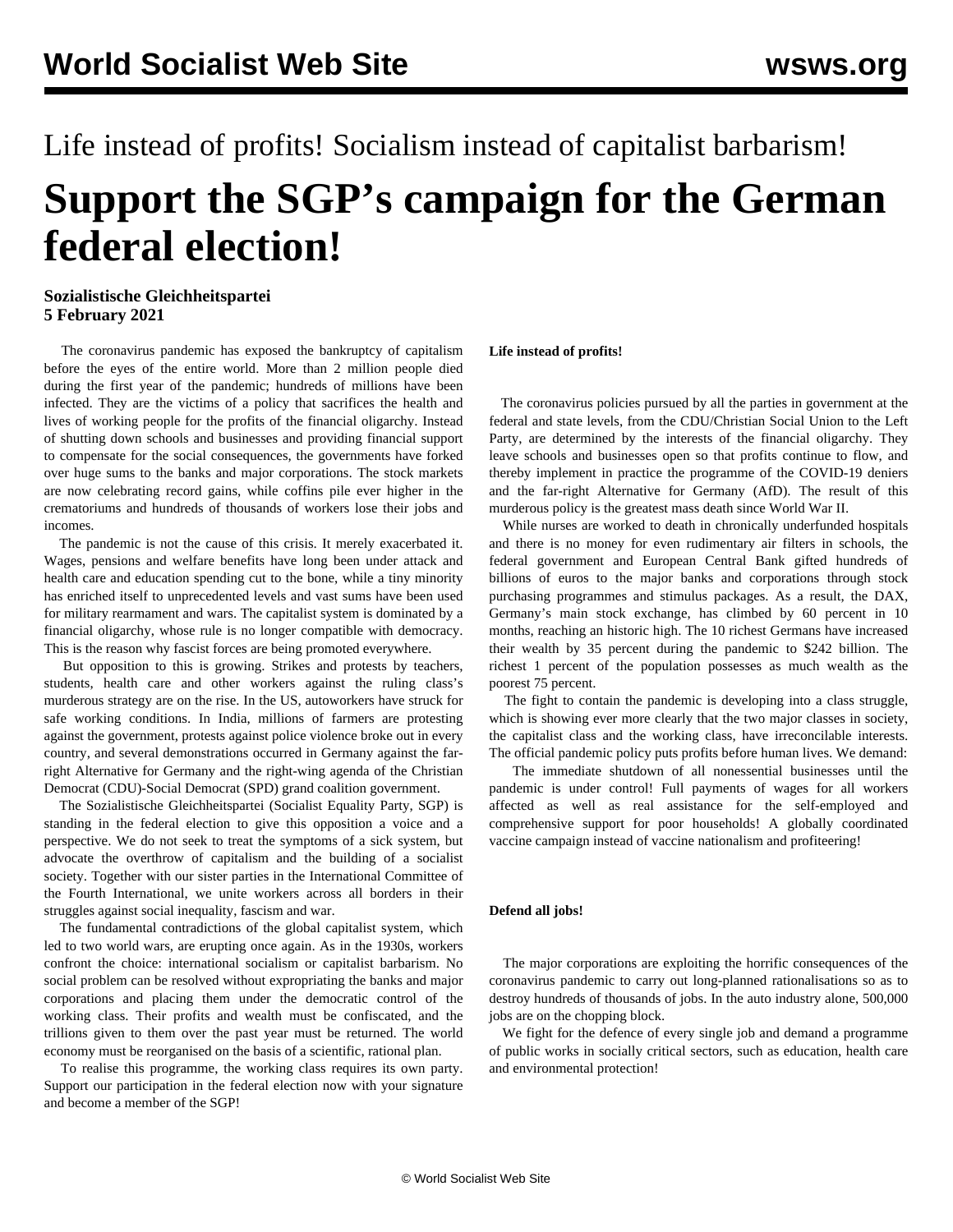Amid the COVID-19 pandemic, all of the great powers are preparing for new wars in order to pursue their economic interests. The federal government cut the budgets for health care and education in 2021 and increased the military budget to a record high of close to  $\epsilon$ 50 billion.

 In a government statement, Chancellor Angela Merkel demanded that during the coronavirus crisis it is necessary to "do everything so we not only retain Germany's strength in the economic sector, but also in the global competition of systems." Millions are to die so that the German financial elite can pursue its imperialist interests with military force.

 We demand: An immediate end to all foreign interventions! Dissolution of NATO and the German armed forces! Billions for education and jobs instead of rearmament and war!

#### **Fascism never again!**

 Mass death, social inequality and war are incompatible with democracy. This is why the ruling elite around the world is turning to authoritarian forms of rule. Donald Trump's attempted fascist coup of January 6 showed that even the oldest Western democracy is breaking down. This will not change under President Biden, who represents the same interests of Wall Street as Trump and preaches "unity" and "reconciliation" with his supporters. In Europe, the filth of the past, which was long thought to have been overcome, is being resurrected: Volkish nationalism, racism, militarism.

 The threat from the right is particularly acute in Germany. The police, army, and intelligence agencies are infested with right-wing extremist terrorist networks that enjoy support from the highest levels of the state. Despite the deadly terrorist attacks in Halle, Hanau and other places, and the murder of Kassel District President Walter Lübcke, the leaders and backers of these fascist structures remain free men.

 By contrast, the state and government clamp down on anyone who resists the far-right. The Sozialistische Gleichheitspartei was placed under surveillance by the domestic intelligence agency because it, in the words of the Interior Ministry, agitates against "alleged nationalism, imperialism, and militarism" and "advocates a democratic, egalitarian and socialist society."

 In the universities, professors are trivialising the Nazis' crimes. The AfD was systematically built up by the political establishment and media. With its decision to continue the grand coalition after the last federal election despite suffering massive vote losses, the SPD and CDU/CSU made the right-wing extremist party the official opposition and integrated it into parliamentary affairs.

 All parties then adopted the right-wing extremists' inhumane programme and put it into practice: Sealing Europe's external borders, mass deportations and inhuman camps for refugees, the building of a police state, the largest programme of rearmament since the Nazis, and lastly, the murderous policy of infecting the population en masse.

 The SGP resists the rise of the far-right. We defend all democratic rights and fight against the censorship of the Internet by governments and big business. We demand equal rights for everyone who lives here, a halt to deportations and the closure of all deportation camps. The surveillance of the SGP and other left-wing organisations by the intelligence agencies must be stopped and the domestic intelligence agency must be dissolved. Freedom for Julian Assange!

 These demands cannot be realised with appeals to the ruling elite, but only through the independent mobilisation of the international working class. The SGP therefore supports all genuine initiatives by workers and calls for the formation of rank-and-file action committees in workplaces, schools and neighbourhoods, which will unite internationally and organise workers' struggles.

 To enforce their interests, workers require above all their own party. All parliamentary parties advocate social spending cuts, the strengthening of the repressive state apparatus, military rearmament, and the deadly coronavirus policy in the interests of the financial oligarchy. This applies to the openly right-wing and right-wing extremist as well as the nominally left parties.

 Under the chancellorship of Gerhard Schröder, the SPD and Greens organised the greatest transfer of wealth from the bottom to the top in history with the Agenda 2010 reforms. With its chancellor candidate, the current Finance Minister Olaf Scholz, the SPD is currently spearheading the anti-worker agenda of the grand coalition. The Greens, which organised the first German military interventions since the Second World War in Kosovo in 1999 and Afghanistan in 2001, are enthusiastic militarists and are keen to establish a governing coalition with the CDU.

 The Left Party is also a vociferous defender of German imperialism. Wherever they govern at the state level in coalition with the pro-war, proausterity parties, the Left Party cuts social spending, deports refugees and makes deals with the AfD, as in Thuringia. With its roots in the Stalinist state party in East Germany, the SED, as well as the SPD and trade union bureaucracy in West Germany, its hostility to the working class is to be found in its DNA. The Left Party represents the interests of the state and privileged sections of the middle class.

 The trade unions also no longer represent the interests of working people. They organise job cuts, smother all opposition, and ensure as the capitalists' factory police force that production continues to run smoothly during the pandemic, despite terrible working conditions.

 To defend their interests, workers must build the SGP as a new mass socialist party. As the German section of the International Committee of the Fourth International, the SGP stands in the tradition of the Trotskyist movement, which defended the Marxist programme of socialism against both Stalinism and social democracy.

 The struggle of the Left Opposition and the ICFI provides living proof that there is a socialist alternative to Stalinism. Stalin embodied the dictatorship of a small privileged bureaucracy, which seized hold of power in the Soviet Union during the 1920s and expanded this after World War II into Eastern Europe and the GDR. Thirty years ago, it was the Stalinists who reintroduced capitalism, with horrendous social and political results around the world.

### **For the United Socialist States of Europe!**

 Workers in every country around the world confront the same problems and can only oppose exploitation, militarism and fascism by uniting. This is why our election campaign is not restricted to Germany but addresses itself to workers throughout Europe! We will conduct it together with our European sister parties, the Socialist Equality Party in Britain, the Parti de l'égalité socialiste in France, and Sosyalist E?itlik Grubu in Turkey.

 To the European Union (EU) of the banks, big business, and militarism, we counterpose the unification of Europe from below. The European Union is not an alternative to the growth of nationalism, but rather